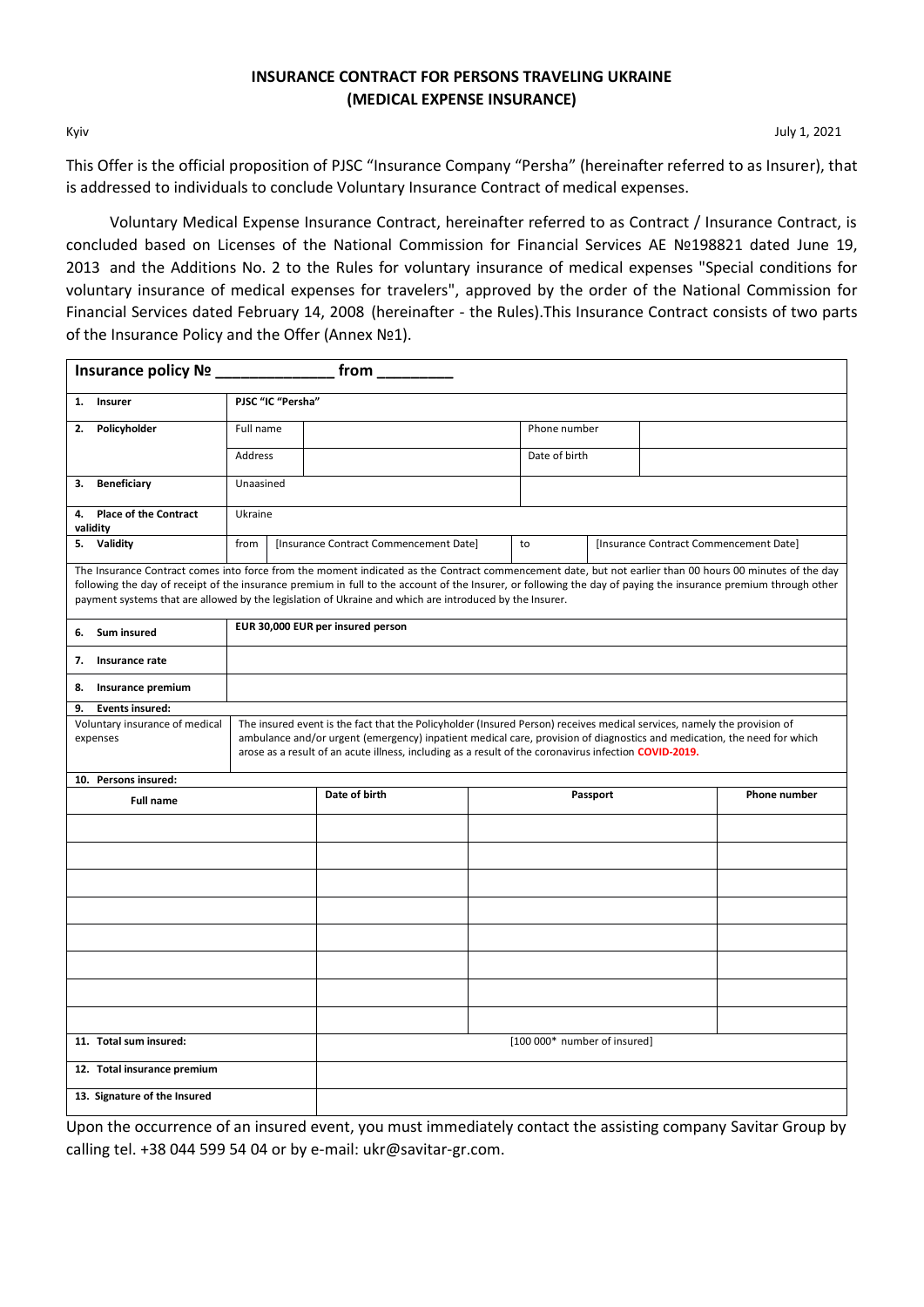## **1. The subject of the contract**

1.1. The subject of the Contract is property interests that do not contradict the Law and are related to the life, health and ability to work of the Insured (Insured Persons).

1.2. Insured persons — individuals, citizens of foreign countries, up to and including the age of 70, in whose favor the contract has been concluded.

1.3. Under the Contract, the costs of medical and other services provided to the Policyholder (Insured Person) during the trip to Ukraine upon the occurrence of events provided for in this Contract shall be reimbursed.

1.4. The insured event is the actual provision of medical and other services to the Policyholder (Insured Person) on the territory of Ukraine, provided for in clause 2 of the Contract, as a result of a sudden illness or accident threatening the life and/or health of the Insured (Insured Person).

## **2. Insured events**

2.1. Services provided by the Insurance Program:

2.1.1. Urgent outpatient treatment at the pre-hospital stage and/or in an outpatient setting, in the day patient department of a medical institution (doctor's visit, examination and consultation, urgent diagnostic tests, outpatient surgery, therapeutic treatment, purchase of medication) urgent hospitalization — urgent research, therapeutic treatment in a hospital, medical personnel services;

2.1.2. Hotel services (cost of staying in a standard-type ward, intensive care ward, emergency treatment room, medical care prescribed by a doctor, purchase of medication), including covering the costs of isolation of the Insured and persons who were in close contact with the Insured;

2.1.3. Purchase of medicines prescribed by a doctor for emergency care;

2.1.4. Diagnosis for COVID-19 of persons who were in close contact with the Insured person in case of detection of COVID-19 infection of the Insured person.

2.1.5. Emergency dental care — dental services provided to the Policyholder (Insured person) for medical reasons within the established limits of liability: in case of acute toothache that requires the provision of emergency dental care — the equivalent of 150 Euro.

2.1.6. Emergency obstetric care provided to the Policyholder (Insured person) for medical reasons in case of a threat to the life and health of the Policyholder (Insured person), provided that the period of pregnancy of the Policyholder (Insured person) was up to 29 (twenty nine) weeks

2.1.7. Transportation of the Policyholder (Insured Person), in case of clinical need, for medical reasons, to a hospital or a doctor who is in the immediate vicinity, by an ambulance or other vehicle;

2.1.8. Hotel services (the cost of staying in a standard-type ward, an intensive care ward, an emergency treatment room), medical manipulations prescribed by the attending doctor, payment for medication), on the basis of infectious departments of state/departmental clinics or observation in case of an asymptomatic course of the disease (COVID-19);

2.1.9. Repatriation of the Policyholder (Insured Person) transportation, with the necessary medical escort (if such escort is prescribed by a doctor and agreed with the Assistance Company) from the location of this person to the place of his permanent residence;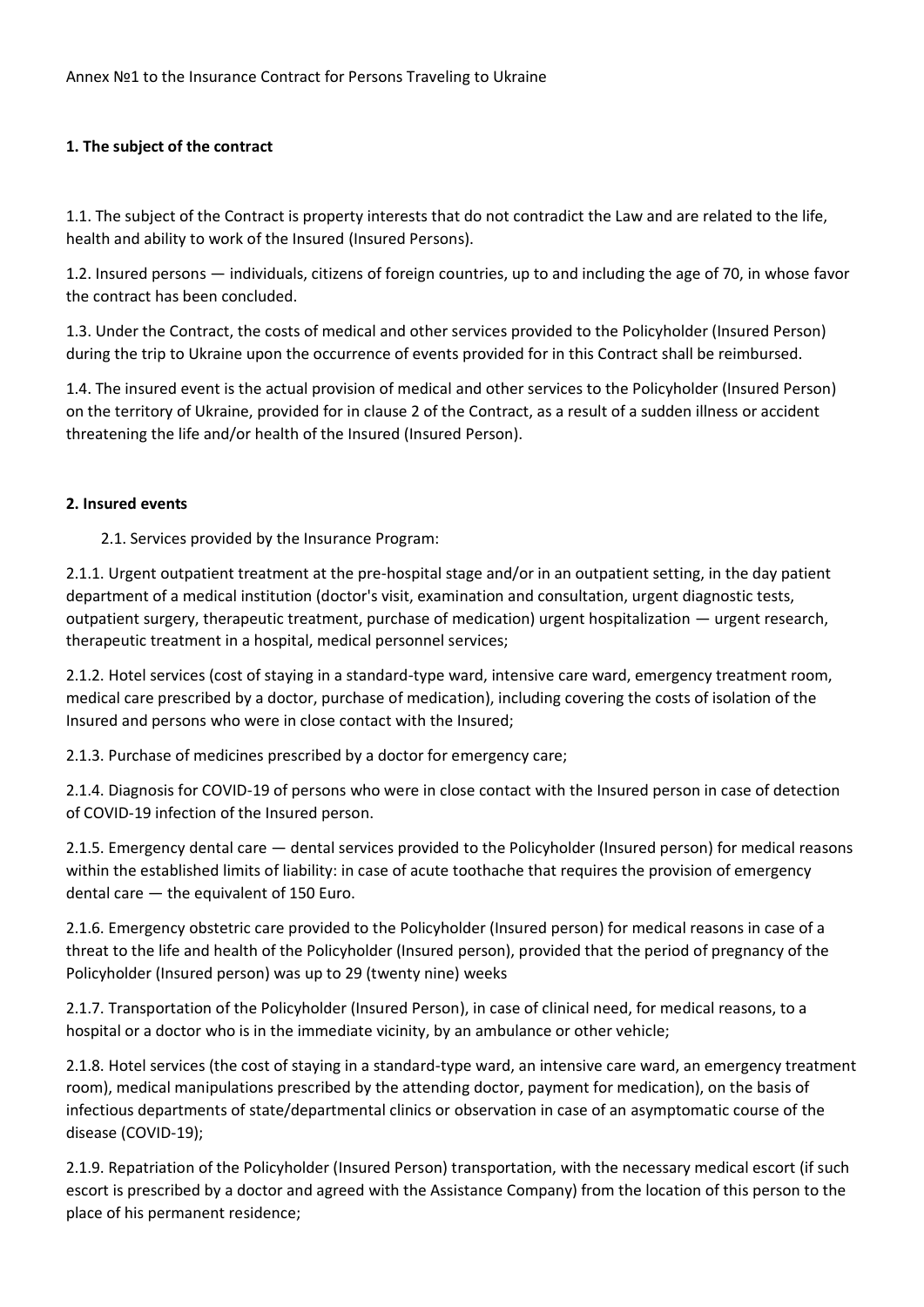2.1.10. The decision on the necessity and possibility of repatriation, as well as on the choice of the means of its implementation and the route, is made by the Insurer in agreement with the Assistance Company, the medical institution and the doctor of the Policyholder (Insured person);

2.1.11. Repatriation of the Policyholder's (Insured person's) body in the event of his/her death as a result of an accident or sudden illness, to his/her place of permanent residence, or burial (cremation) of the Policyholder's (Insured person's) body at a location outside the country (place) of permanent residence of the Policyholder (Insured Person). All activities for the provision of these services are organized exclusively by the Assistance Company, in agreement with the Insurer;

2.1.12. The final destination of the repatriation route is determined by agreement of the parties to the Contract. In particular, it can be an airport in the place of permanent residence where the coffin with the body of the deceased arrives, or a customs point in the place of permanent residence close to its border.

2.1.13. To organize repatriation, the relatives of the deceased must, as soon as possible, provide the Insurer with duly executed documents confirming their relationship with the Policyholder (Insured person), as well as a statement — confirmation of their readiness to claim the body of the deceased after transporting the coffin, where the Policyholder (insured person) permanently resided.

2.2. The Insurance Company recognizes incurred medical expenses as the insured event in case of injury to the Policyholder (Insured Person) which was the result of Active leisure — irregular exercise by the Policyholder (Insured Person) of any sport and physical activities, including:

- Cycling, riding ATV, buggy, electric scooters, gyroscooters, etc. at a speed of not more than 15 km per hour;
- Riding a horse, camel, elephant;
- Banjo, rope jumping;
- Hiking;
- Water park, safari;
- Beach soccer, volleyball;
- Swimming in the pool and open water;
- Fishing, hunting.

3. Acts of the Policyholder (Insured person) upon the occurrence of an insured event

3.1. Upon the occurrence of an event with the Insured person that can be recognized as an insured event, the Insured person immediately applies to the medical institutions of the Ministry of Health of Ukraine or the Insurance company (Savitar Group Assistance company tel. +38 044 599 54 04 or by e-mail: [ukr@savitar-gr.com\)](mailto:ukr@savitar-gr.com) to diagnose the disease.

3.2. If the Insured Person is diagnosed with coronavirus infection COVID-2019 by the medical institutions of the Ministry of Health of Ukraine, the Insurance company must be urgently notified.

3.3. The insurer will arrange treatment for the Insured person.

3. 4. If the Insured Person made payment for medical services related to treatment, including COVID-19 be himself/herself, he/she may apply to the Insurer to reimburse the costs incurred. In this case, after the completion of the treatment, the Policyholder (Insured person), within 30 days, submits a package of documents (an application for an insurance payment, a copy of an identity document of the payment recipient, an extract from the medical history, discharge epicrisis, which indicates the diagnosis, terms of treatment, list of medications, dosages and quantities, fiscal receipts or cash receipt vouchers, settlement receipts with the service description and its paid cost) to receive insurance compensation.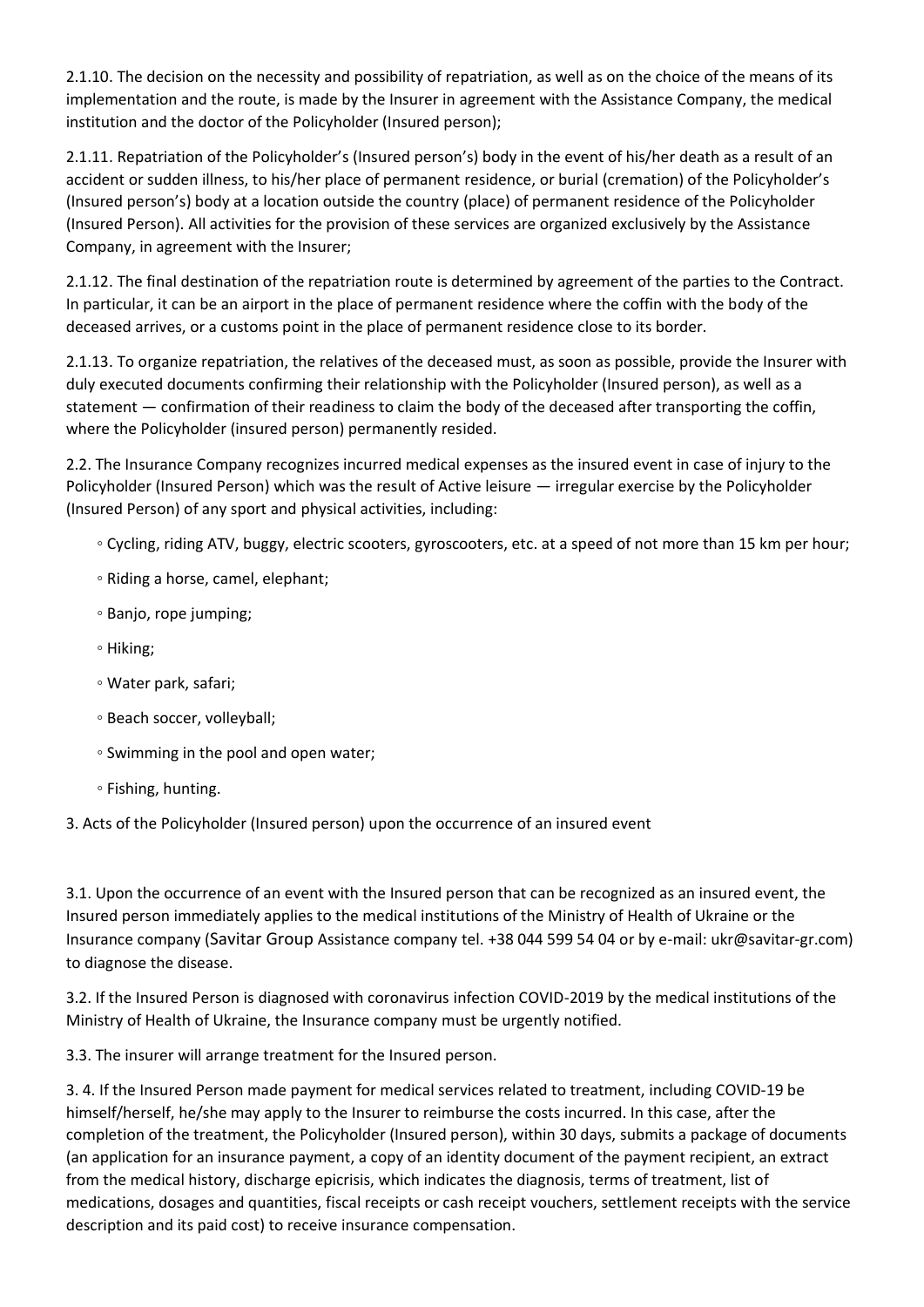### **4. Exclusion from Insured events**

4.1. The Insurer does not make insurance payments for the costs of the Policyholder (Insured person) related to the provision of such medical and other services:

4.1.1. Medical care in case of exacerbation of the disease, which was treated or required treatment in the previous 6 (six) months before the date of travel. The exception is cases when the exacerbation of this disease is associated with an acute mortal danger to the life of the Policyholder (Insured person) or may lead to permanent disability. At the same time, a prerequisite for reimbursement of medical expenses by the Insurer is confirmation by the Assistance Company of the critical condition of the Policyholder (Insured person);

4.1.2. Provision of dental care, except for anesthetic treatment and filling of only natural teeth in the cases specified in clause 2.1.5. or the Contract;

4.1.3. An abortion (except when it is necessary due to an accident or sudden illness), as well as the provision of medical services related to pregnancy, its complications and childbirth, starting from the 29th week of pregnancy;

4.1.4. Injuries while playing sports at a professional level — regular activities by the Policyholder (Insured person) in any kind of sports, and/or irregular physical exercises with extreme stress, including:

- •Snowboarding and skiing;
- Rafting;
- Surfing;
- Jumping from a height;
- Mountaineering and rock climbing;
- Acrobatics;
- Jumping into the water;
- Diving;
- Riding a bicycle, ATV, buggy, electric scooter, hoverboard, etc. at a speed of more than 15 km per hour.

4.1.5. Scheduled consultations and examination during pregnancy, regardless of the gestational age;

4.1.6. Treatment of nervous and mental diseases and their exacerbation, treatment of congenital anomalies and mental disorders, as well as relaxation and conditions, in the presence of which there is a real risk of a rapid deterioration in health;

4.1.7. Treatment of sexually transmitted diseases and diseases, predominantly sexually transmitted (including AIDS and HIV infection);

4.1.8. Treatment and diagnosis of any oncological diseases;

4.1.9. Any prosthetics, including dental;

 4.1.10. Medical examination and medical care that are not related to a sudden illness or accident, and the provision of services not provided for in clause 2 of the Contract;

4.1.11. Rehabilitation therapy or physiotherapy, vaccination;

- 4.1.12. Operations related to cosmetic surgery;
- 4.1.13. Operations related to plastic surgery;
- 4.1.14. Prosthetics and organ transplantation;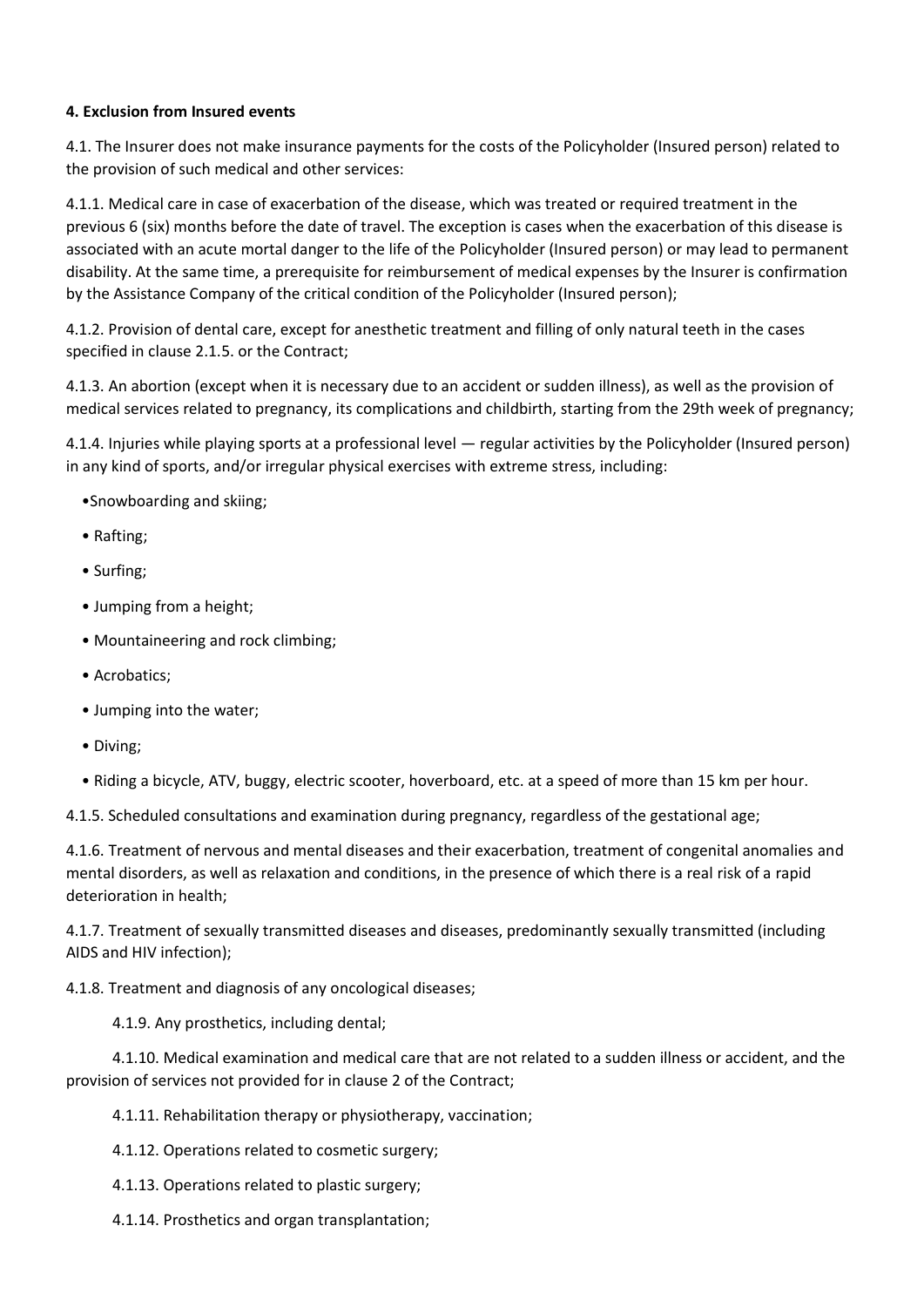4.1.15. Provision of medical services that are not mandatory for diagnosis and treatment in the event of a sudden illness or accident;

4.1.16. Carrying out preventive vaccinations and disinfection, medical expertise;

4.1.17. Treatment of the Policyholder (Insured person) by his relatives;

4.1.18. Treatment of the Policyholder (Insured person) in a sanatorium and/or rest home;

4.1.19. Purchase and repair of aids (glasses, contact lenses, hearing aids, prostheses, crutches, walking sticks, etc.);

4.1.20. Treatment with non-traditional methods;

4.1.21. Treatment of diseases of the blood and blood-forming organs;

 4.1.22. Treatment of fungal and dermatological diseases, allergic dermatitis caused by exposure to ultraviolet radiation, first and second degree sunburns;

4.1.23. Treatment of an epidemic or pandemic disease (excluding COVID-19);

4.1.24. Treatment of acute and chronic radiation sickness;

 4.1.25. Treatment of diseases or consequences (complications) of diseases with viral hepatitis, tuberculosis;

 4.1.26. Treatment of diseases and disorders of the hearing organs, except for acute diseases of the hearing organs;

4.1.27. Expenses when the trip was made with the intention of receiving treatment;

4.1.28. Artificial insemination, infertility treatment, measures to prevent pregnancy;

4.1.29. Repatriation organized without the participation of the Assistance Company;

 4.1.30. Provision of additional comfort means and services, namely: a radio, an air conditioner, a TV set, as well as services of a hairdresser or beautician, and the like;

 4.1.31. The Insurer is not liable for compensation for moral damage caused to the Policyholder (Insured person) when he travels in Ukraine;

 4.1.32. The Contract does not apply to the territory of the place of Policyholder (Insured Person) permanent residence;

 4.1.33. The Insurer is released from the obligation to make insurance payments if the insured event occurred before Insurance Contract commencement date.

4.1.34. The Insurer does not reimburse medical expenses related to the treatment of COVID-2019 if the Insured person was not in the territory of the Insurance Contract: Ukraine.

#### **5. Rights and obligations of the parties**

5.1. The insurer is obliged to:

5.1.1. to acquaint the Policyholder (Insured Person) with the conditions and Rules of insurance;

 5.1.2. upon the occurrence of an insured event, to make an insurance payment to the Policyholder (Insured Person) or a third party who actually paid for the services received by the (Policyholder) Insured Person within 15 (fifteen) working days after the decision on payment. The Insurer shall be liable for late payment of the insurance payment by paying a penalty to the Policyholder (Insured Person), the amount of which is equal to 0.1% of the amount owed for each day of delay;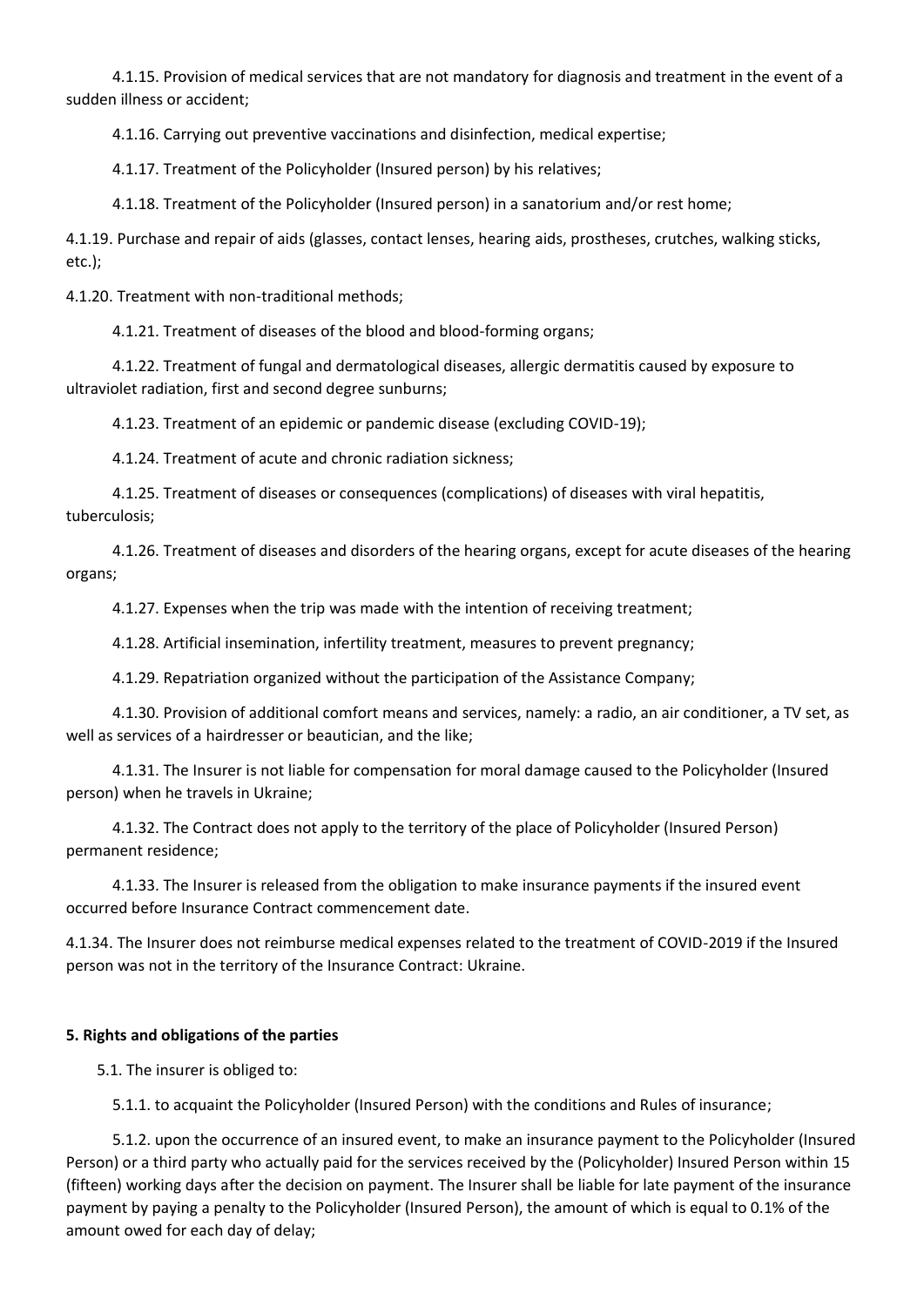5.1.3. not to disclose information about the Policyholder (Insured Person) and his/her property status, except in cases established by law.

5.2. The Policyholder is obliged to:

 5.2.1. When concluding the Contract, provide the Insurer with all information regarding circumstances that have a significant impact on the degree of risk, such as: contacting a person infected with COVID-2019, diagnosis of COVID-2019, and further informing him about any change in the insured risk;

 5.2.2. When concluding a Contract in favor of other persons (Insured persons) — to get their consent to conclude a Contarct in their favor, as well as acquaint them with the conditions and Rules of insurance;

5.2.3. Pay the insurance premium in full in the manner prescribed by this Contract;

 5.2.4. When concluding the Contract, inform the Insurer of other valid Contracts on this subject of the Contract;

5.2.5. Take measures to prevent and reduce losses caused as a result of an insured event occurrence;

5.2.6. In case of early termination of the Contract, return the original of the Contract (insurance policy) to the Insurer.

5.3. The insured person is obliged:

 5.3.1. Inform the Insurer about the occurrence of an event that has signs of insured, in the manner and terms provided for in the Contract;

5.3.2. Follow all the recommendations of the Insurer;

 5.3.3. Provide, at the request of the Insurer, any necessary information to establish the fact of an insured event occurrence or determine the amount of insurance payment;

5.3.4. With regards to the circumstances of the insured event, release third parties from the obligation to disclose medical and commercial secrets in relation to the Policyholder (Insured person), as well as, at the request of the Insurer, provide him with the necessary powers to receive from third parties (doctors, medical institutions, other organizations, who provided the Policyholder (Insured Person) with the services provided for by the terms of the Contract) any information related to the insured event.

5.4. The Insurer has the right:

 5.4.1. Before concluding the Contract, demand from the Policyholder (Insured Person) all the necessary information to establish the degree of insurance risk;

 5.4.2. Demand from the Policyholder (Insured Person) the information necessary to establish the circumstances of the insured event, including information constituting a commercial secret, and check the credibility of this information;

 5.4.3. To independently find out the reasons and circumstances of the insured event, and, if necessary, send requests to the competent authorities (organizations) for the provision of relevant documents and information;

 5.4.4. Refuse to make insurance payments if there are grounds for this provided for by this Contract and the legislation of Ukraine.

5.5. The Policyholder (Insured Person) has the right:

5.5.1. To receive detailed information from the Insurer about the company's services provided to the Policyholder (Insured persons);

5.5.2. To amend and early terminate the Contract on the terms determined by this Contract;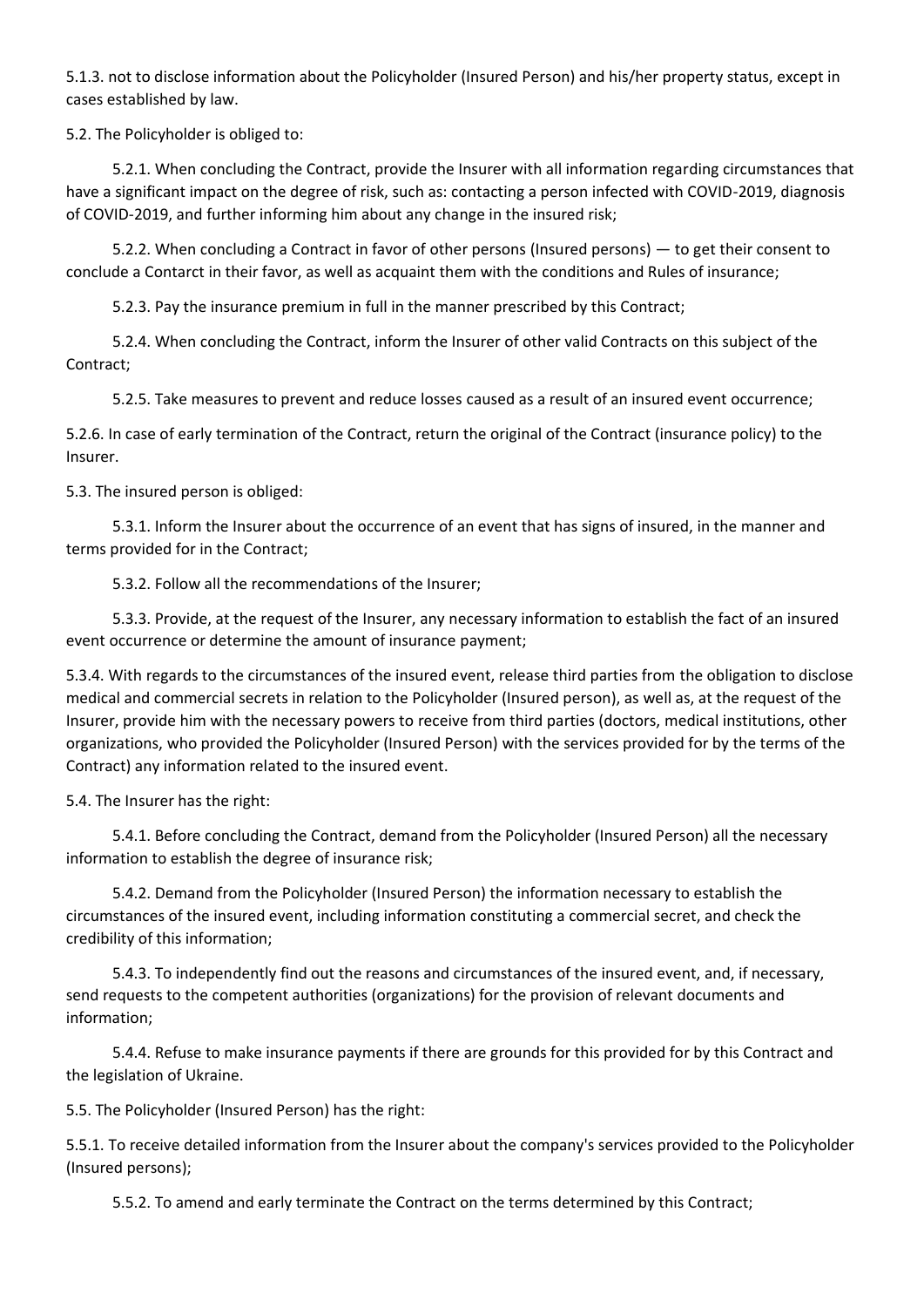5.5.3. Receive the services provided for by the terms of this Contract, if necessary, within the insured amount and limits on reimbursement of such expenses specified in the Contract;

 5.5.4. Receive from the Insurer the amount of insurance payment in accordance with the terms of the Contract;

5.5.5. To appeal against the decision of the Insurer to refuse to carry out the insurance payment in the manner prescribed by law.

#### **6. Terms of the Contract termination**

 6.1. The Contract is terminated and becomes invalid by agreement of the Parties, as well as in the following cases:

6.1.1. Expiration of the Contract.

6.1.2. The Insurer fulfills its obligations under the Contract in full.

6.1.3. Adoption of a court decision to declare the Contract invalid.

6.1.4. Liquidation of the Insurer in the manner prescribed by law.

 6.1.5. Death of the Insured person. If the insurance contract was concluded for the insurance of several people at the same time, in the event of the death of one Insured person, the contract terminates only in respect of this person.

6.1.6. In other cases provided for by the legislation of Ukraine.

6.2. Any Party shall notify the other Party in writing of its intention to early terminate the Contract no later than thirty (30) calendar days prior to the expected date of the Contract termination.

6.3. In the event of early termination of the Contract at the request of the Insurer, the Policyholder will be refunded the insurance premiums paid in full.

6.4. In the event of early termination of the Contract at the request of the Policyholder, the Insurer returns insurance payments to him/her for the period remaining until the expiration of the Contract, minus the standard cost of conducting the case in the amount of 35%, as well as the actual insurance payments made under this Contract. If the claim of the Policyholder is due to the violation by the Insurer of the terms of the Contract, the latter shall return to the Policyholder the insurance premiums paid by him/her in full.

6.5. In the event of early termination of the Contract at the request of the Insurer, the Policyholder will be refunded the insurance premiums paid in full. If the Insurer's claim is due to improper performance of the Policyholder's obligations under the Contract, the Policyholder is refunded the insurance payment for the period remaining until the expiration of the Contract, minus the standard cost of conducting the case in the amount of 35%, as well as the actual insurance payments made under this Contract.

 6.6. In the event of early termination of the Contract at the request of the Policyholder, due to the failure of the Insurer to fulfill his obligations under this Contract, the insurance premiums paid by him/her are fully returned to the Policyholder.

6.7. Any amends and additions to this Contract can be made only with the mutual consent of the Parties, by drawing up an appropriate Supplementary Agreement to this Contract.

#### **7. Force majeure circumstances**

7.1. The Parties are released from liability for partial or complete non-fulfillment of obligations under the Contract if they prove that non-fulfillment or improper fulfillment of their obligations is the result of force majeure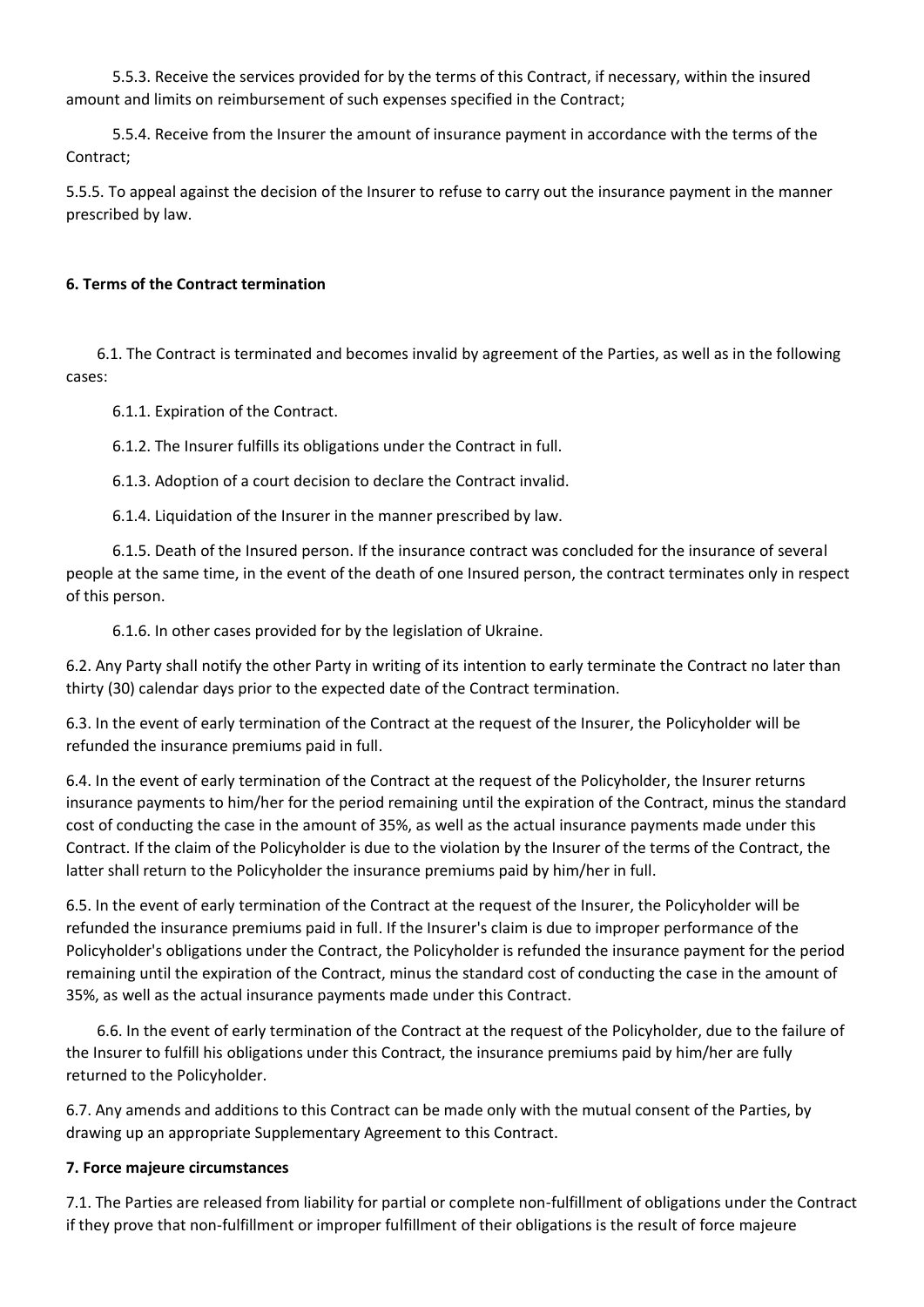circumstances, that is, extraordinary and inevitable events under these conditions, including: natural disasters, accidents, fires, civil disorders, epidemics, violations of public order, strikes, hostilities, unlawful actions of third parties, any prohibition or restriction of cash payments by the National Bank of Ukraine, the introduction of an embargo on import (export) or other circumstances, the adoption by state bodies of relevant acts that have arisen (entered into force) after the signing of the Contract and don't dependent on the will of the Parties.

7.2. In the event of force majeure circumstances, the Party that has such circumstances must, within 5 (five) working days from the date of such circumstances occur, inform the other Party about them in writing and within 30 (thirty) working days submit to the other Party the documents issued by the Chamber of Industry and Commerce of Ukraine or other state body, confirming the fact of the occurrence of these circumstances.

7.3. Failure to notify the other Party, which is affected by force majeure circumstances, and / or failure to provide the other Party with documents issued by the Chamber of Commerce and Industry of Ukraine or other state body confirming the occurrence of force majeure circumstances, deprives the Party affected by force majeure circumstances from referring on them as a basis for non-fulfillment and / or improper fulfillment of his/her obligations under the Contract.

7.4. The terms and / or dates of performance of obligations under the Contract automatically continue / are postponed for the duration of the force majeure circumstances, provided that the Party that has the force majeure circumstances timely notified the other Party of their occurrence and provided him/her with the document(s) issued by the Chamber of Commerce and Industry of Ukraine or other state body, confirming the occurrence of force majeure circumstances.

 7.5. In the event that the force majeure circumstances or their consequences last more than two months, or when such circumstances occur, it becomes obvious that they will be in effect for more than two months, the Parties shall negotiate in order to identify acceptable ways for them to implement the Contract or terminate it.

7.6. In the event that the Parties terminate the Contract due to force majeure circumstances, none of the Parties shall be liable for non-fulfillment or improper fulfillment of their obligations under such a contract.

## **8. Other terms of the contract**

 8.1. On all issues not regulated by the Insurance Contract, the Parties are guided by the Insurance Law of Ukraine and the Insurance Rules.

8.2. The text of this Contract is signed by the Insurer and obsignated with his seal. This text is an offer within the meaning of Part 1 of Article 634 of the Civil Code of Ukraine.

 8.3. The Offer is drawn up in one copy, the original of which is kept by the Insurer, and the text of the Offer is posted for free access on the Internet at https://persha.ua/about/litsenzii-ta-publichni-oferty/. The Offer comes into force on July 1, 2021 and is valid until the date of revocation of the offer by the Insurer.

8.4. Before concluding the Contract, the Policyholder independently views the terms of the Contract on the Insurer's page at https://persha.ua/about/litsenzii-ta-publichni-oferty/.

8.5. In accordance with Articles 207, 634, 638, 641, 642, 981, 982 of the Civil Code of Ukraine, this Contract is considered agreed and concluded by the Policyholder by performing actions that indicate his/her consent to comply with the terms of the Contract. The unconditional acceptance of the terms of this offer, the actions of the Policyholder, which indicate a consent to comply with the terms of the Contract and consent to receive insurance services on the conditions established by the Insurer, is the payment of the insurance premium in full to the current account of the Insurer / through other payment systems permitted by the law of Ukraine and which are used by the Insurer. After the acceptance and entry into force of the Insurance Contract, the person acquires the status of the Policyholder.